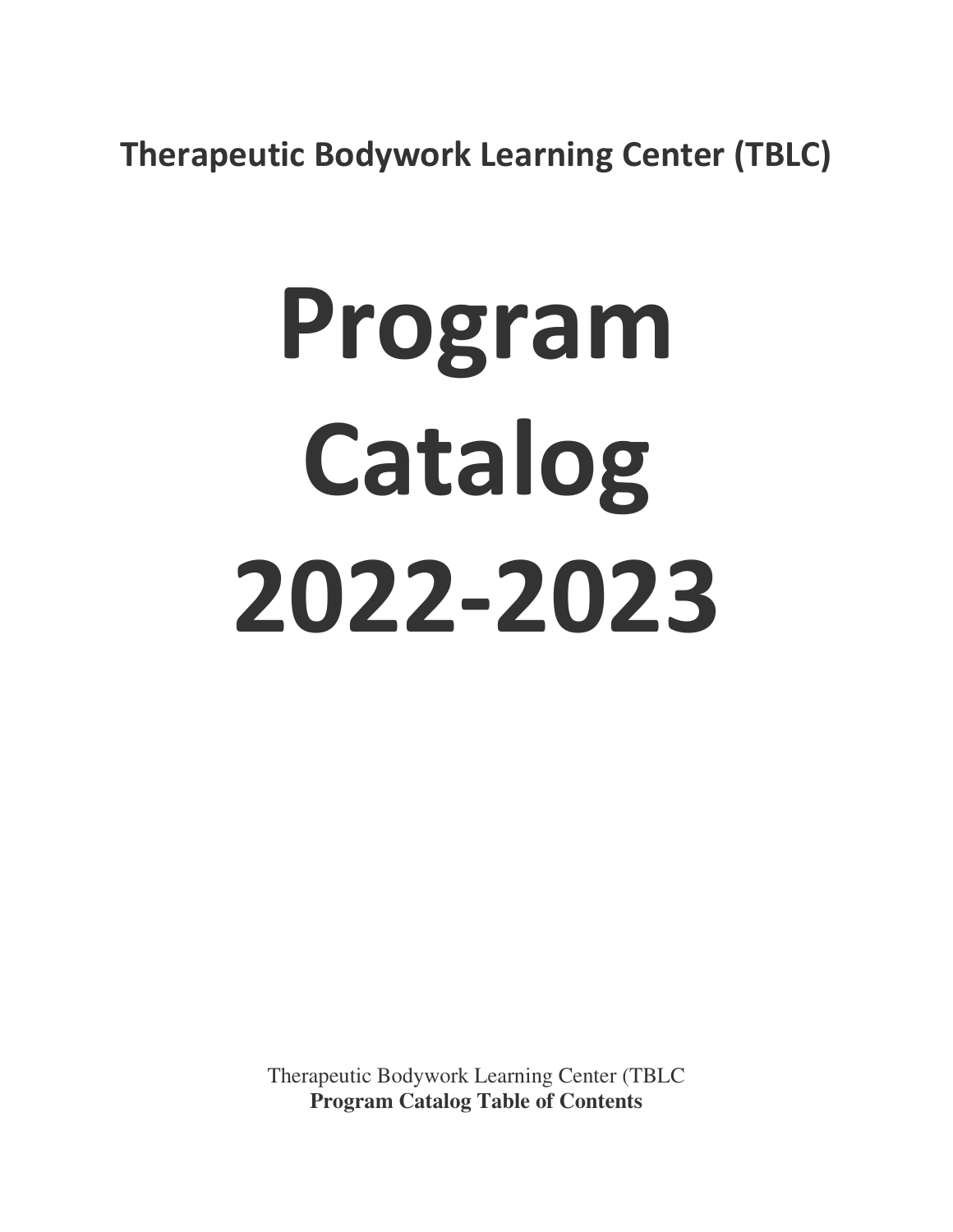| Page 3 | General Overview and Description<br>The facility<br>Vision<br><b>Mission</b>                                                                  |
|--------|-----------------------------------------------------------------------------------------------------------------------------------------------|
| Page 4 | Financial Aid<br>Your career as a Massage Therapist<br><b>Educational Requirements for Maine State Licensure</b><br>The Faculty of the School |
| Page 5 | <b>Program Overview</b><br>Grading<br>Hours                                                                                                   |
|        | Page 6-10 500-hour Program Curriculum                                                                                                         |

- Page 11-14 Overview of TBLC Policies (see also TBLC Policy Manual)
- Page 14 Application and enrollment Process

# **General Overview and Description**

TBLC is a small, private school in Brewer Maine. TBLC administers one program only, a 500 hour, state approved and licensed Massage Therapy Training Program.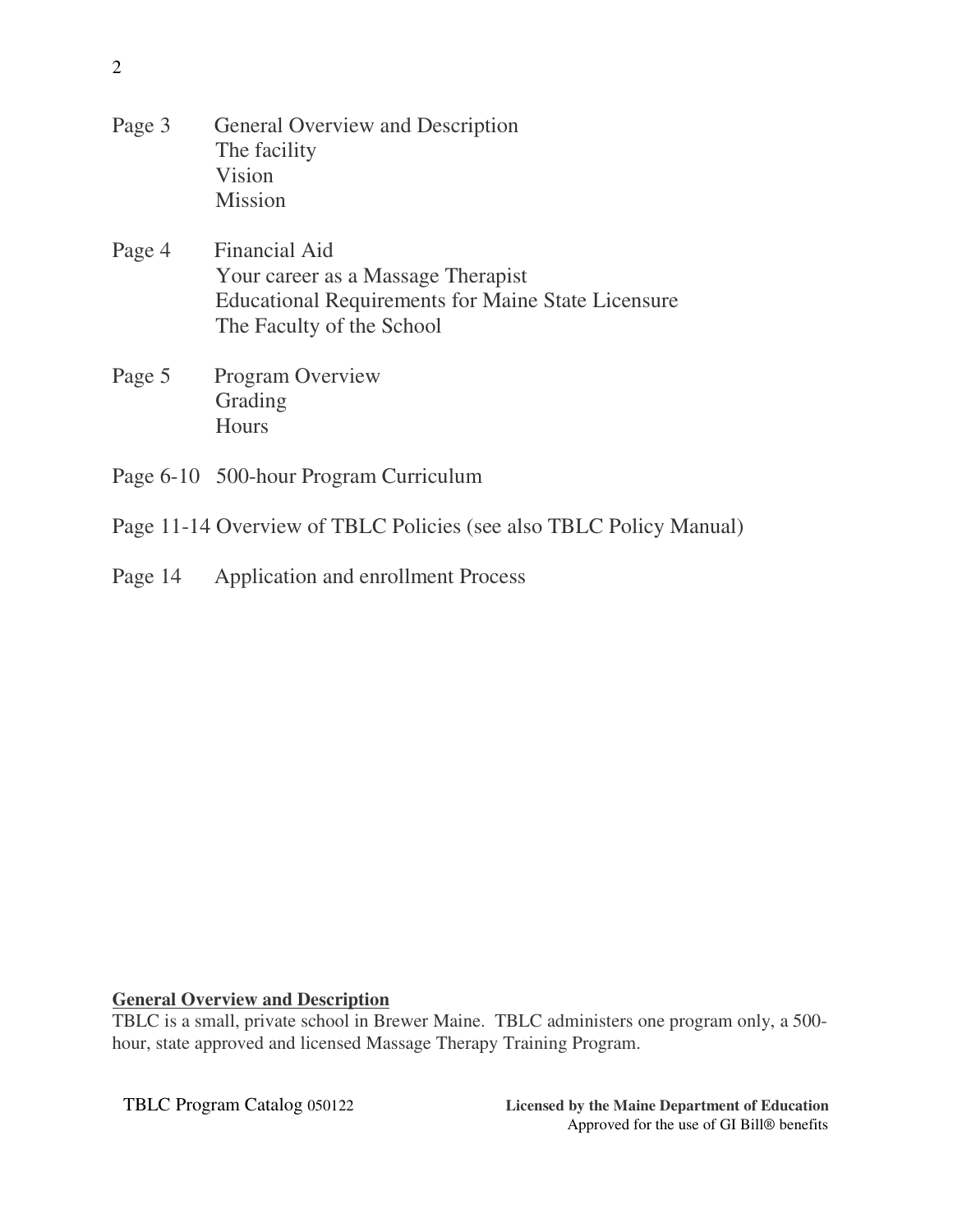# **The Facility**

Our facility is located on 141 North Main Street, Suite 306, Brewer, Maine. The 800 square foot room has been inspected by the Department of Maine Education, Department of Health, and the Brewer Fire Department. Bathrooms are conveniently located and wi-fi is available

# **Vision**

To provide Maine communities with skilled, caring, and compassionate massage therapists to meet the needs of individuals in an ever-changing world.

# **Mission Statement**

At the *Therapeutic Bodywork Learning Center* (TBLC), students gain the knowledge, skills, and confidence they need to become exceptional and successful massage therapists. Through comprehensive curriculum students learn how to combine expert technique with caring presence.

TBLC's intention is to create an affordable avenue of study and licensure qualification through small hands-on classes and clinical experience. Our goal is to provide a twice a month, weekend massage training program that allows flexibility to continue with job, caregiving, etc. Upon graduation, students have a solid foundation and tools to develop a successful massage practice.

Our instructors are dedicated to bringing forth a quality, apprenticeship-like, educational experience for the student, utilizing our own expertise as massage therapists. All our teachers have active bodywork practices.

Self- care techniques are an integral part of our entire training program.

The TBLC experience supports you in connecting with a community of like-minded people interested in learning natural healing techniques. Learn an integrated approach to therapeutic massage that encourages the body / mind / spirit connection.





# **Financial Aid**

As a small private school TBLC does not quality for large state and federal financial aid and grant programs. Small state scholarships and grants may be available (check jobsforme.com). Some veterans may be eligible for tuition reimbursement through the GI benefits. *GI Bill®" is a registered trademark of the U.S. Department of Veterans Affairs (VA). More information about education benefits* 

TBLC Program Catalog 050122 **Licensed by the Maine Department of Education** Approved for the use of GI Bill® benefits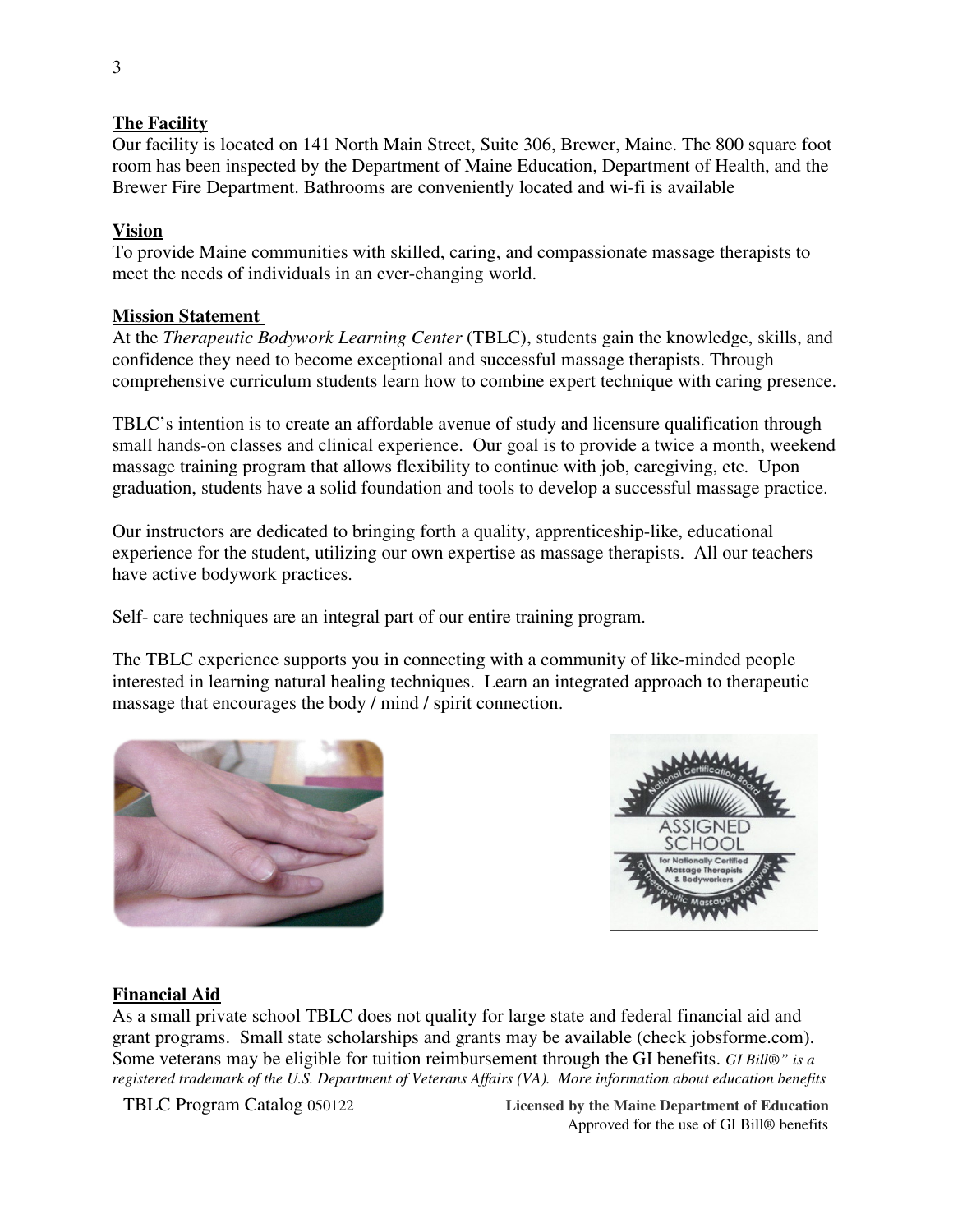*offered by VA is available at the official U.S. government website www.benefits.va.gov/gibill*.com

#### **Your Career as a Massage Therapist**

Massage Therapy has been a traditional form of health care used throughout time in virtually every culture. The ever-growing popularity of complementary health care has created the perfect opportunity for those entering the massage therapy field to have both an emotionally fulfilling and financially rewarding career. Careers working in retirement facilities, spas, hospitals, beauty salons, chiropractor and medical doctor's offices can be open to the licensed massage therapist. Many enjoy the option of setting up their own practices.

#### **Educational Requirements for Maine State Licensure**

According to Title 32, section 14306-D of the State of Maine a person may not claim to be a massage therapist unless licensed in accordance with this chapter. Currently, Maine's educational requirements needed to apply for licensure are to demonstrate completion of a course of training consisting of 500 hours or more approved by the state; or pass the Federation of State Massage Therapy Boards (MBLEx) state licensing entrance exam.

Students completing and passing the Therapeutic Bodywork Learning Center's 500 HR. Massage Therapy Training Program in its entirety are eligible to apply for Maine Massage Licensure; and may sit for the MBLEx exam.

#### **For more information contact**:

Dept. of Professional and Financial Regulation, Office of Licensing and Registration, 35 State House Station, Augusta, Maine, 04333-0035. PHONE: (207.624.8613) WEBSITE: www.maine.gov/pfr/professionallicensing/professions/massage

#### **The Faculty of the School**

The small faculty is comprised of the owner and operator of the school, Suzanne Philp and one other primary teacher, Donna Kraft-Smith, the founder of the school. Suzanne and Donna teach most of the curriculum. Cheryl Willis teaches short segments of Pathology and Kinesiology throughout the program year. Outside instructors are brought in to teach specialty subjects such as Reiki and Seated/Chair Massage to provide variety to the student experience. All teachers and instructors are working Licensed Massage Therapists with successful practices in their communities. Each is committed to continuing education to ensure that concepts and techniques taught are up to date and accurate. See also Teacher Bios.

#### **The 500 Hr. Massage Therapy Training Program**

#### **Overview**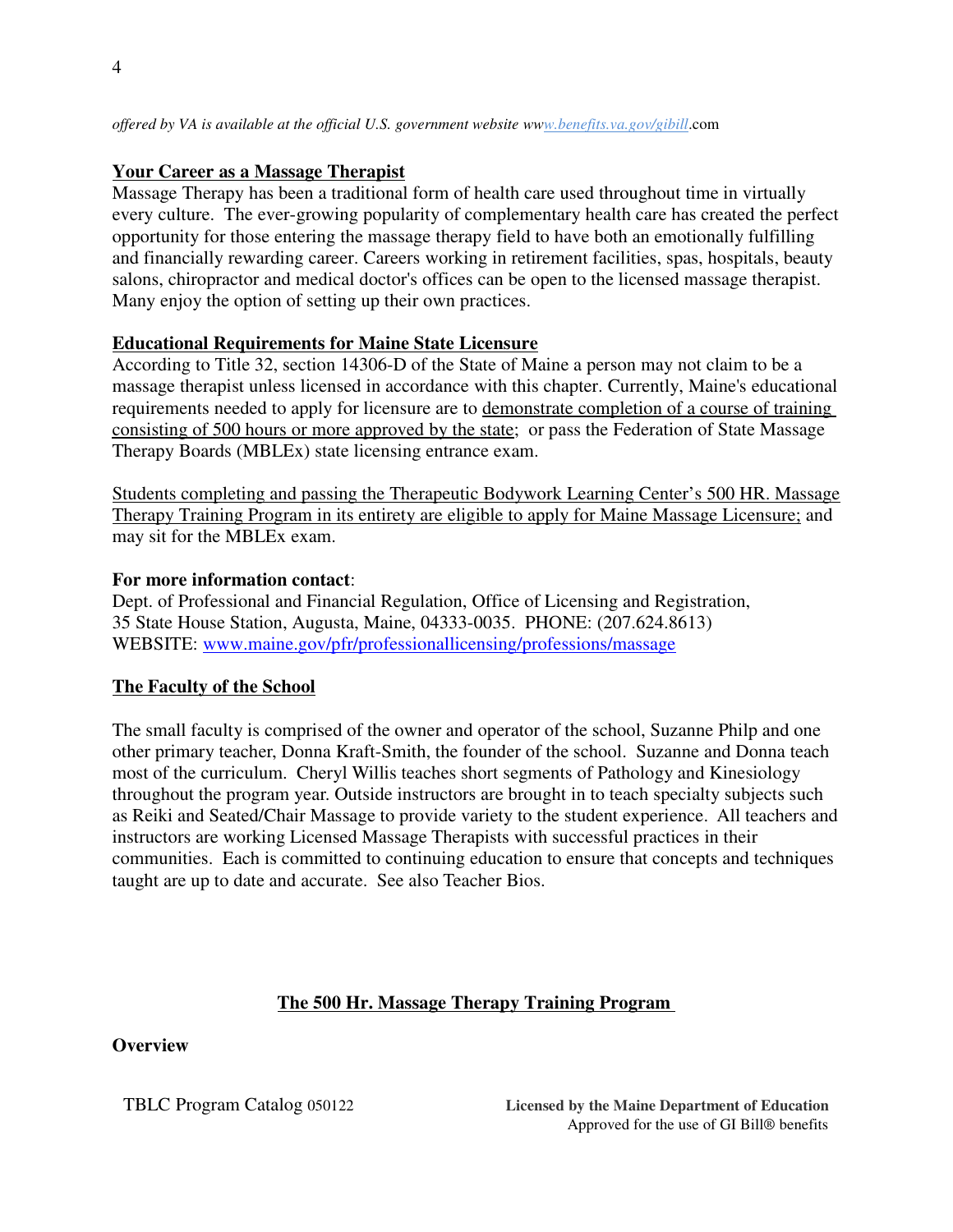The *Therapeutic Bodywork Learning Center* (TBLC) offers 500 hours of supervised training with 100 hours of hands-on practice completed and documented by the student outside of class. The school follows specific Department of Maine Education and National Certification Board of Therapeutic Massage & Bodywork (NCBTMB) requirements. This is a 13–14-month program with classes usually offered through twice monthly weekend intensives. Classes are small with a maximum of 12 students. Instructors record your attendance and evaluate your performance in applying theory with technique.

Students completing and passing TBLC's 500-hour Massage Therapy Training Program in its entirety are eligible to apply for their Maine State Massage License and sit for the MBLEX exam (the licensing examination of the Federation of State Massage Therapy Boards www.fsmtb.org) if desired.

# **Grading**

All students are given practical evaluations as well as written or on-line tests. A grade is given based on the ability to understand and apply the theory and techniques taught. Students must maintain a grade of 70% or above to pass. Remote learning is available should a student be unable to come to a class on an as needed basis.

# **Hours**

Typically, classes are held two weekends a month (see also School Calendar) from September through October of the following year. Arrangements are made for hours missed due to inclement weather and other unforeseen circumstances. Each class day begins at 8am and ends at 6:30pm on Saturday and Sunday of each school weekend.

**Sample Daily Class Routine** 8 am to 9 am - Centering/Body mechanics/Stretching 9 am to 11 am – Anatomy, Physiology, Pathology, Academics, Theory 11:00 am to 1 pm – Kinesiology, Muscle Learning, Palpation, Demo and Practice 1 pm to 2 pm - Lunch 2 pm to 4 pm - Technique, Muscle Learning, Palpation, Demo and Practice 4:00 pm to 6:30 pm - Practice lab, massage practice and trades \*Students are required to bring their own lotions, linens & massage tables. \*Academic hours are based on sixty-minute instructional segments with ample short breaks.

# **500-hour Program Curriculum**

# **I. Anatomy & Physiology (95 hours)**

Students will learn general knowledge of the body systems. Classes will be taught through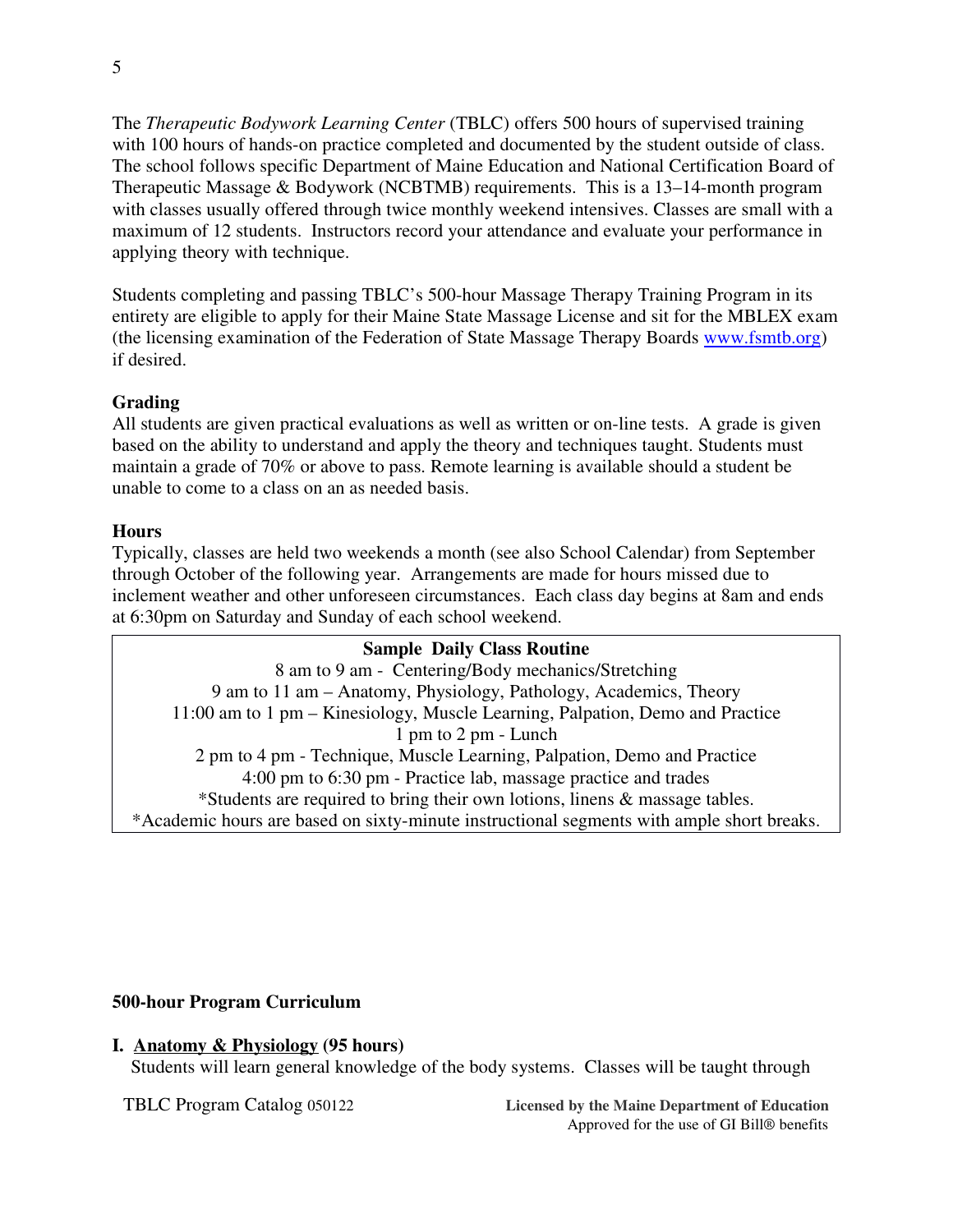lecture, video, in-class research and hands-on assignments.

 A*.* General knowledge of the form and function of the following body systems and how these systems may be impacted by the administration of massage and bodywork:

- 1. Basic Chemistry, Cells, and Tissues
- 2. The Skeletal System
- 3. The Muscular System
- 4. The Nervous System
- 5. The Endocrine System
- 6. The Urinary/Excretory System
- 7. The Reproductive System
- 8. The Integumentary System
- 9. The Cardiovascular System
- 10. The Lymphatic System
- 11. The Respiratory System
- 12. The Digestive System
- B*.* Anatomical positions, Body Cavities, Regions of the Body, Planes of the Body
- C. Anatomical Terminology
- D. Basic nutrition principles

#### **II. Kinesiology (30 hours)**

 Students will learn bones, muscle groups, individual muscles, joints, joint movements and structures and tissues of the body and their functions through palpation, sculpture, drawing, applying felt muscles to full size skeleton, taping and other hands-on activities and games. Bones and joints are covered repeatedly throughout the program. Each muscle group is covered in detail twice

#### A. Bones

- B. Joints
	- 1. Joint Types
	- 2. Joint Movement
	- 3. Joint structure, form and function
- C. Muscles
	- 1. Muscle groups
		- a. Lower leg and foot
		- b. Pelvis and Thigh
		- c. Spine and Thorax
		- d. Shoulder and Arm
		- e. Forearm and Hand
		- f. Head/Neck and Face
	- 2. Muscle attachments
		- 3. Muscle shapes and fiber directions
		- 4. Types of muscle contraction
		- 5. Muscle movements/actions
			- a. Prime Movers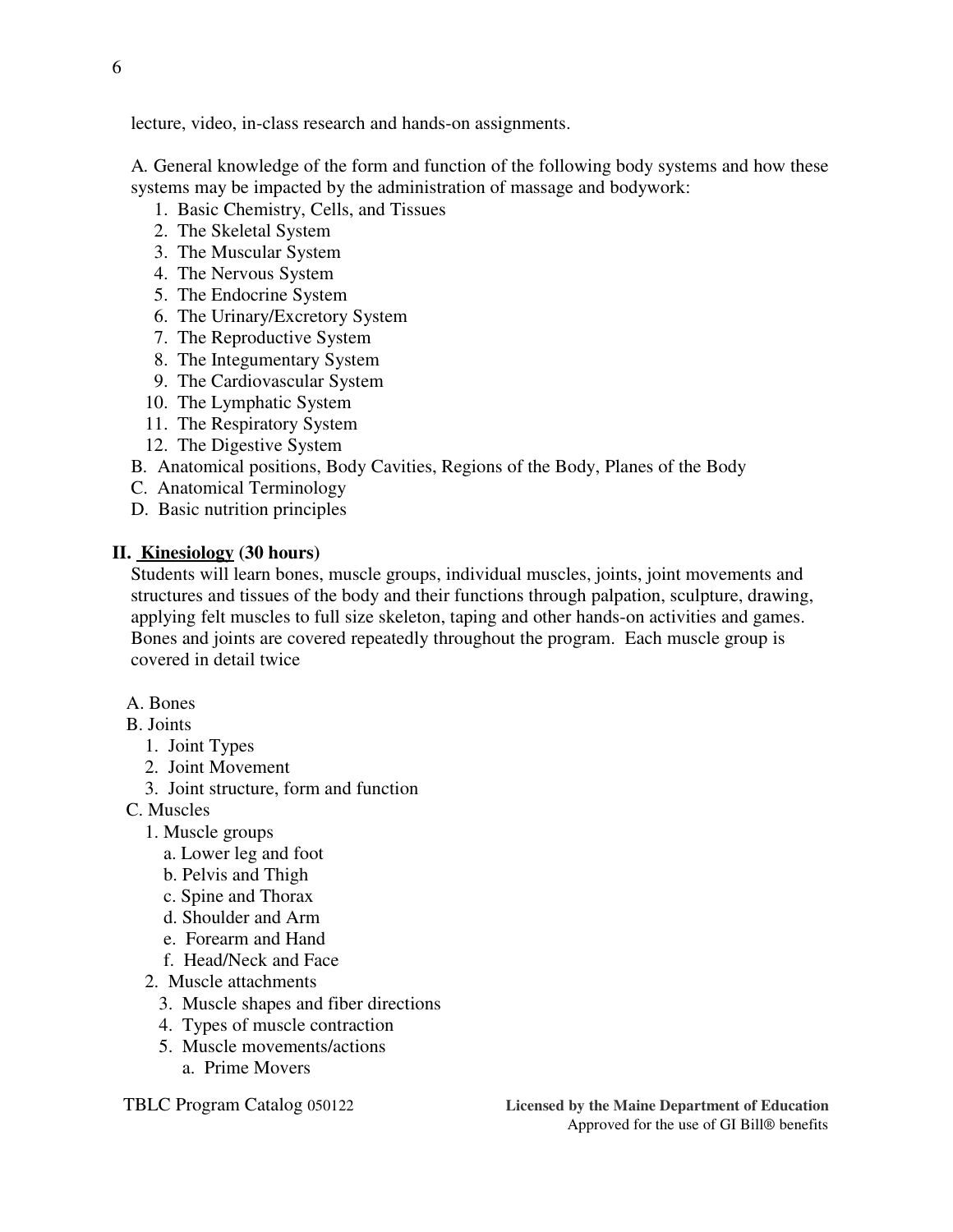- b. Synergists
- c. Antagonists
- D. Connective Tissues
	- 1. Tendons
	- 2. Fascia
	- 3. Ligaments
	- 4. Bursae
- E. Proprioception/Proprioceptors

# **III. Pathology (40 hours)**

 Students will learn general knowledge of how disease affects each body system. Classes will be taught through lecture, video and in-class research projects.

- A. Medical terminology / Basic pharmacology
- B. Signs and symptoms of a disease
- C. Modes of contagious disease transmission (e.g. blood, saliva)
- D. Effects of psychological and emotional states (e.g. depression, anxiety, grief, trauma)
- E. Indications for massage therapy
- F. Contraindications (cautions) for massage therapy
	- 1. Caution vs. complete contraindication
	- 2. Local contraindication vs. complete contraindication
	- 3. Assessment procedures
- G. Principles of Injury Care
	- 1. Acute conditions
	- 2. Chronic conditions
- H. Life stages and massage (child, adolescent, adult, pregnancy, senior/elder)
	- 1. Indications for massage
	- 2. Contraindications for massage
- I. Interviewing skills
	- 1. The health intake assessment
	- 2. Documenting conditions, concerns and contraindications
	- 3. When to refer to a medical professional
	- 4. The Massage Therapists Scope of Practice
		- a. What we can and can't do as LMTs

# **IV. Therapeutic Massage & Bodywork Applications (Total: 300 hours)**

 Students learn to create an integrative approach to creating both a relaxing and therapeutic bodywork session utilizing the theory and hands-on approaches of the modalities mentioned below. Throughout the entire training the student is taught how to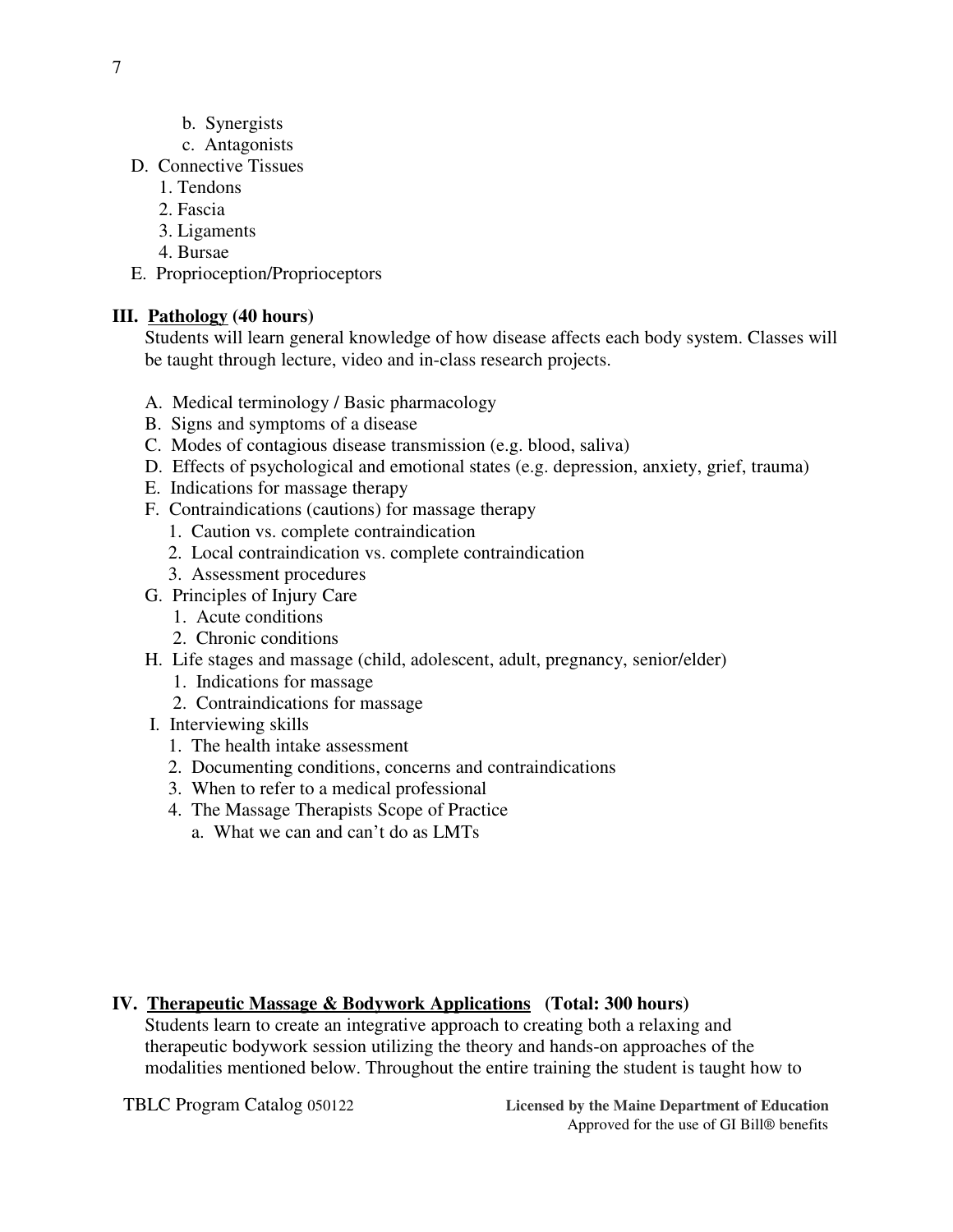utilize their own body wisely, Body Mechanics, while performing sessions. Material is taught through lecture, demo, hands on practice, instructional and practical applications.

- **A. Swedish Massage** (100 of 300 hours): A study of basic Swedish massage including: theory, techniques (stokes, order of strokes, depth and speed of strokes), how to create a relaxing flow, proper draping of clients, assessing clients' needs and expectations, and appropriate interaction between practitioner and client. Supervised public clinicals are included.
- **B. Deep Tissue Techniques** (65 of 300 hours): Specific techniques identifying underlying musculature, etc. such as cross – fiber friction, stretching, releasing trigger points, postural assessment, etc. Working with injuries is included.
	- 1. Intro to Postural Assessment (10 of 65 hours):More skills in accessing and balancing clients stress by observing their posture and gait patterns. Information can be used to determine more appropriate treatment of musculature.
	- 2. Sports Massage (5 of 65 hours): The focus is to help with pre-event and post- event activities on athletes.
	- 3. Muscle specific techniques (50 of 65 hours)
- **C. Intro to Infant /Pregnancy/Postpartum/ Geriatric Massage** (25 of 300 hours): The student gains an understanding of benefits, caution, contraindications and how to apply technique, proper positioning and pressure in each situation. Supervised public clinicals are included
- **D. Hydro/Cryo Therapy** (25 of 300 hours): Instruction on the local effects of heat and cold applications for the rehabilitation of muscle tissue.
	- 1. Aromatherapy (8 of 25 hours): The safe utilization of essential oils for topical lubrications, disinfectant sprays, etc.
	- 2. Hot Stone Massage (12 of 25 hours): Creating a spa –like experience utilizing hot stones safely for massage in a dry room (no sink).
	- 3. Therapeutic Spa Facial Massage (5 of 25 hours): How to create a spa-like experience in a dry room. This includes knowledge of skin conditions and pathologies,
- **E. Seated Massage / Chair Techniques** (13 of 300 hours): Focus on seated massage techniques easily used in the executive office, employee work setting or for those clients who simply cannot lie down. Use of specialized massage chairs and equipment will be explored. Supervised public clinicals are included.
- **F. Intro to Lymph Massage** (7 of 300 hours): Focus on learning about the lymph nodes with specialized compression techniques indicated for manually moving fluid and reducing inflammation and edema.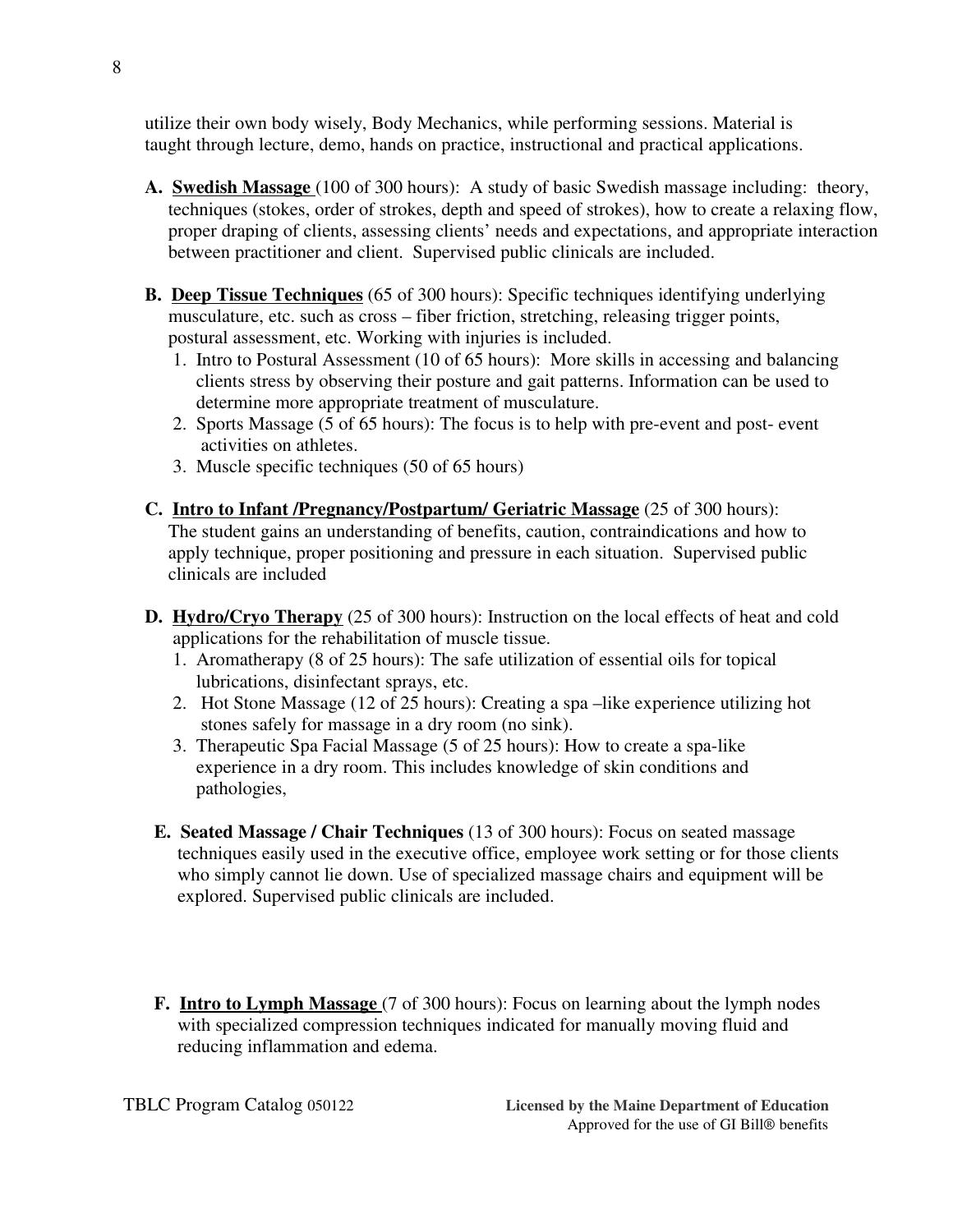- **G. Energetic Massage** (65 of 300 hours) A study of light touch and off the body energy healing that can be integrated into a Therapeutic Massage or use as its own modality. Learning to sense the Life Force (e.g.: Chi, Prana, etc.) as it moves through the body
	- 1. Intro to Foot Reflexology (30 of 65 hours): Basic intro to Ingram Foot Reflexology Theory and how to access and treat body energy through specific points on the feet.
	- 2. Reiki I+II Certification (20 of 65 hours): Usui/ Tibetan healing practices utilizing meditation, assessment, symbols, attunement and distance healing techniques.
	- 3. Intro to Asian Acupressure (15 of 65 hours): Basic intro to Chinese Yin / Yang and elemental theory, and general knowledge of meridians and points. Focus is to give practitioner more skills in assessing and treating clients.

# **V. Professional Standards, Ethics, Business & Legal practices (35 hours)**

 Students will learn general knowledge of how to create and maintain the business side of a massage practice. Classes will be taught through lecture and research projects.

- A. Ethics and Boundaries (10 of 35 hours)
- B. Professional, Business and Legal Practices (25 of 35 hours)
	- 1. Scope and Standards of practice
	- 2. Client interviewing techniques
	- 3. Referring clients/ Communication with other health care professionals
	- 4. Verbal and nonverbal communication skills
	- 5. Confidentiality
	- 5. Record keeping
	- 6. Basic business & accounting practices
	- 7. Regulations pertaining to Federal Income taxes
	- 8. State and local credential requirements
	- 9. Legal entities
	- 10. Liability insurance
	- 11. Marketing Strategies
	- 12. Market Research
	- 13. Electronic options

*\** **Body Mechanics:** Self-assessment and specific skills for the therapist to determine how to use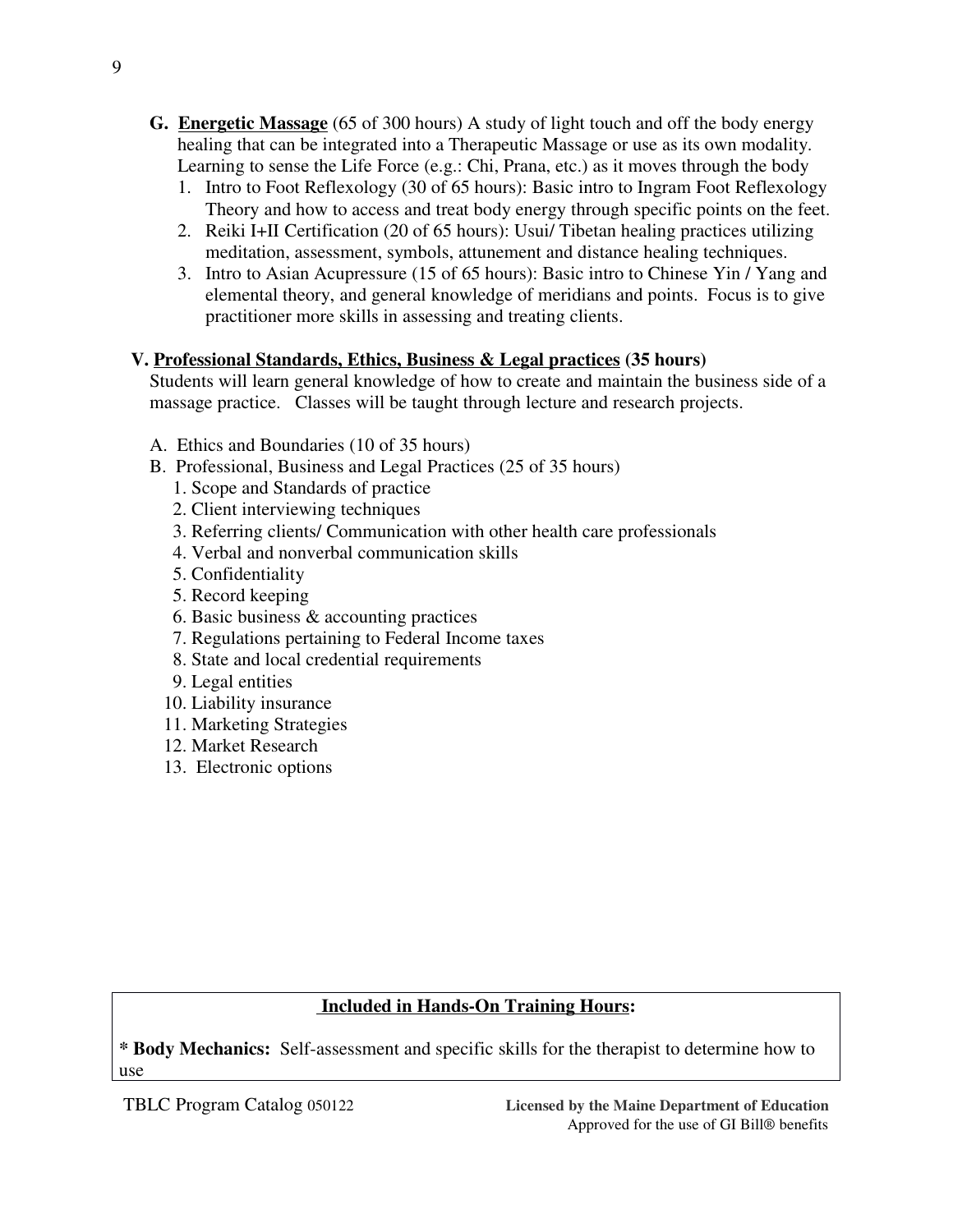their own body safely while performing bodywork sessions. Techniques include concepts from

 Yoga and Tai Chi. This study contributes to therapist injury prevention and better client postural assessment skills as well.

- *\** **Two private tutorials provided to each student:**Private time with a teacher will be provided for about an hour and a half in each tutorial. The student practices hands-on techniques with the teacher as the client. This is a time for the student to work completely at their own pace, refining and learning new techniques and asking specific questions about theory and techniques, body mechanics and flow.
- *\** **Supervised Public Massage/ Bodywork Clinics:** Throughout the year TBLC students get to

 practice on the public. TBLC offers our services to pregnant moms, retreats, festivals, local groups and businesses through scheduled supervised on-site and off- site clinical experiences.

### **Schedule of Tuition and Fees**

Tuition for 2022-2023: \$6000.00 (Installment plans are available at no extra cost) Application Fee:  $$25.00$  Due with the application form Enrollment Fee: \$100.00 Due with the enrollment form/contract Book deposit: \$200.00 Due July 1, 2022 Tuition deposit: \$200.00 Due July 1, 2022 (goes toward last tuition payment) Lending Library Fee: \$50.00 (optional) Supplies to be purchased by the student prior to the first day of class: (cost will vary) Massage table (capable of supporting up to 400lbs or working weight) Sheets (2 twin size sets or custom massage table sets) Blanket Washable apron with pockets Lotion holster (optional) Pens, pencils, notebooks for taking notes in class Markers or colored pencils Washable or disposable masks/face coverings Student Liability Insurance through AMTA (arranged with the Director of TBLC)

# **Overview of TBLC Policies**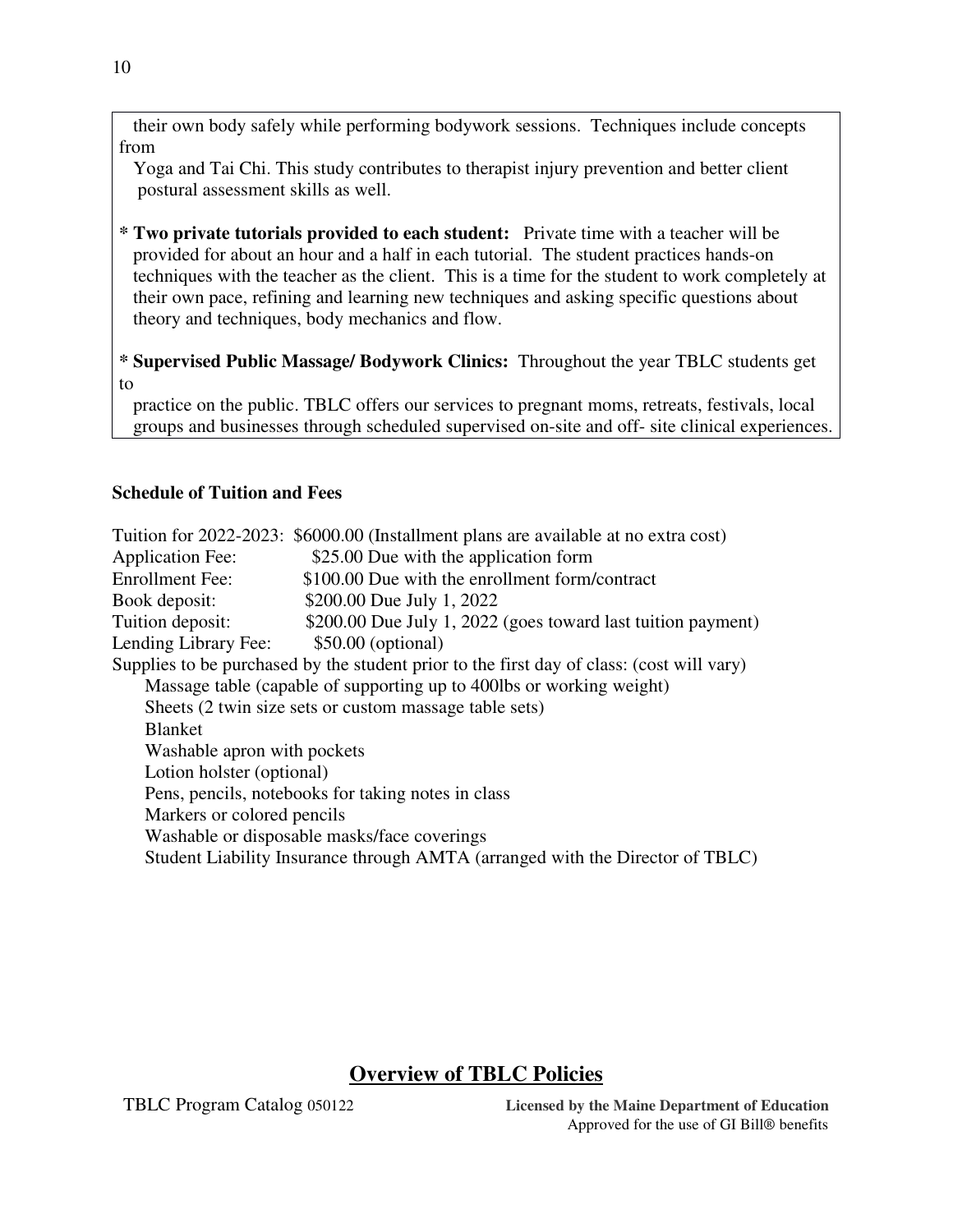# **Enrollment / Graduation Requirements:**

All who wish to enroll in this program must:

- 1. Be **18 years of age** or older.
- 2. **Show proof of a high school diploma or G.E.D., or college diploma.**
- 3. Be in **good physical health**, capable of effectively meeting the physical demands of performing therapeutic massage.
- 4. Have a **personal interview**. At this time, the prospective student will receive a tour and a complete explanation of the program and may receive an enrollment agreement.
- 5. Be teachable and **willing to accept** *Therapeutic Bodywork Learning Center's* **(TBLC) policies** and procedures and assistance, if necessary, during enrollment and throughout the course.
- 6. Acquire a **"70" or above average grade for passing.**
- 7. Provide documentation of a **current CPR/ First Aid course** before graduating.
- 8. Provide **documentation of two professional massages** before graduation.
- 9. Provide **documentation of performing 100 practice sessions** before graduation.

#### **Non - Discrimination Policy**

The *Therapeutic Bodywork Learning Center* (TBLC) accepts students based upon their desire to learn and achieve. TBLC does not discriminate with regard to age, sexual orientation, marital status, race, color, national origin, religion, sex or disability (unless such a disability is determined by a medical authority to qualify the potential student as unfit for the program).

See also: TBLC Policy Manual for detailed policies

# **TRANSFER OF CREDIT POLICIES:**

 Transfer of credits to the *Therapeutic Bodywork Learning Center* is considered on an individual basis. Courses must be in-line with TBLC curriculum and from an accredited college or massage school within the last 5 years from the TBLC application.

#### For those students who must put their TBLC massage training on hold:

The school maintains a written record of the previous education and training from TBLC and grants credit appropriately, with the training period shortened proportionately.

TBLC makes no guarantee of credit transfer from our school to any other institution.

#### **ATTENDANCE / MAKE-UP POLICIES**

In most cases we will be meeting for two, ten hour class days, usually two weekends per month until the required hours for this program are met. Attendance and promptness are essential in such an intensive program. Policies mentioned here are in accordance with the requirements of massage instruction set forth by the National Certification Board in Therapeutic Massage and Bodywork (NCBTMB) and the Maine Department of Education. Failure to maintain satisfactory attendance can result in the student not acquiring their needed hands-on training.

- Attendance is taken at the beginning of each class. Those who are not present will be marked **Absent.**
- If a student is more than 15 minutes late for a class hour this will be counted as a **Tardy**. All absences must be made-up.
- Students who **leave at class break** and **do not return will be marked absent** for those hours.

TBLC Program Catalog 050122 **Licensed by the Maine Department of Education** Approved for the use of GI Bill® benefits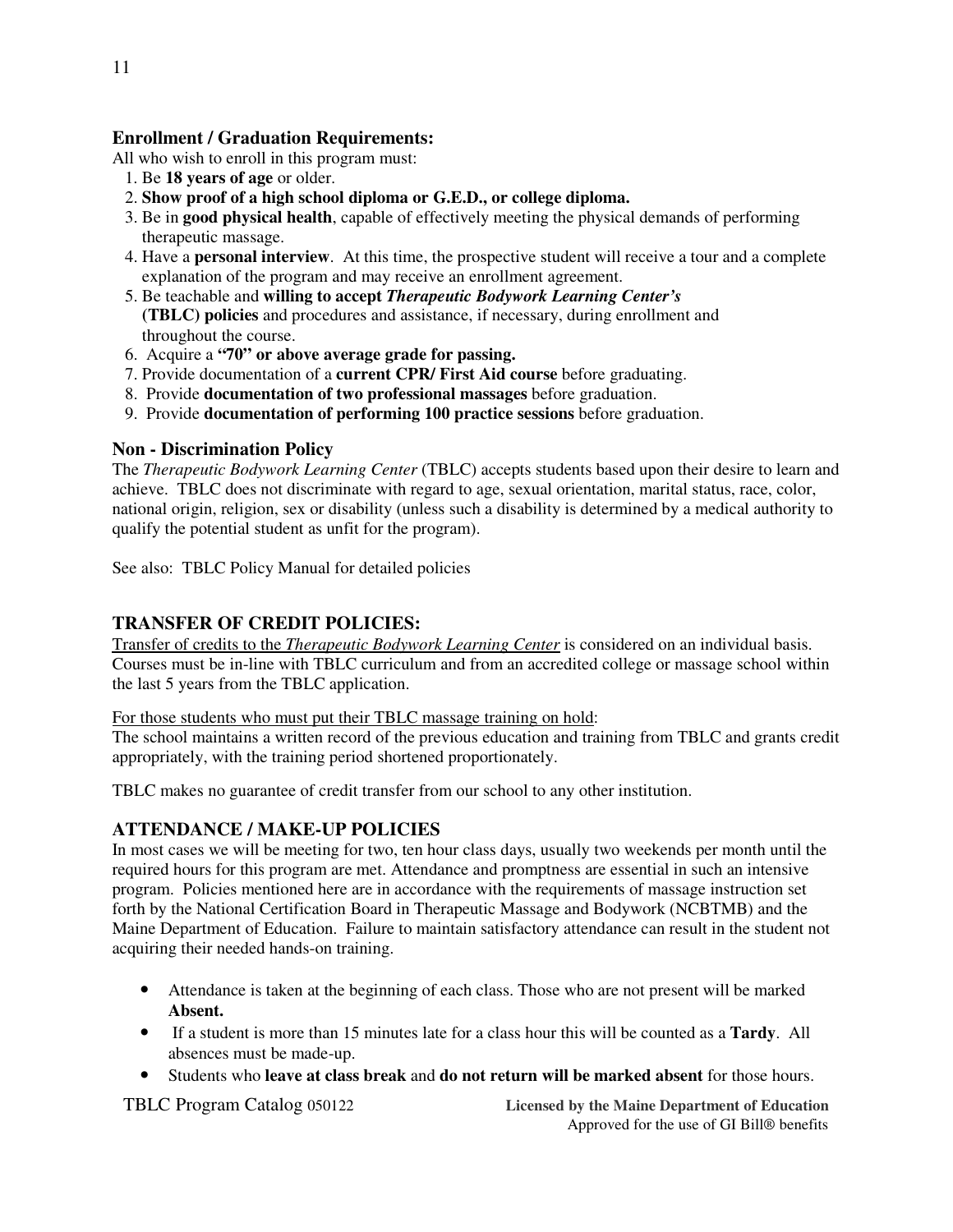- Students are **required to call TBLC to inform the school of their absences**. Students must call when not able to attend classes. A "no call - no show" is unacceptable and this strongly reflects on your level of professionalism. More than one "no call, no- show" can be grounds for probation.
- Remote Learning may be an option if a student is unable to attend class due to inclement weather in their area or sickness in their household. Remote learning applies to academic portions of the class only. Hands on credit cannot be given for remote learning.

# **Make-Up Policy:**

### **Students are required to attend 100% of the program**.

• Teachers will work with students to make up missed hours as needed up to a reasonable amount of hours.

Make - up fees of \$40 per hour will be charged to **each student in addition to their normal tuition** fees. Students may split make up session costs among groups of students.

For those students who must put their TBLC massage training on hold:

• The school maintains a written record of the previous education and training from TBLC and grants credit appropriately, with the training period shortened proportionately

# **Student Conduct / Hygiene Policy:**

Students are expected to maintain the highest standards of personal conduct and hygiene both in class and when working with clients.

This includes:

- no infectious conditions that are unsuitable to perform massage
- clean and appropriate attire, consisting of casual outfits modest in appearance
- clean hair, body and short fingernails
- no perfumes or strong scents (including essential oils)
- clean linens for class training
- no smoking, alcohol or drugs near or in the school building.
- not interfering with other students learning by being loud and obscene.
- bringing the appropriate supplies to class (e.g.: lotions, linens, massage table, books).

# **Probation / Dismissal**

A student may be placed on probation for any of the following reasons:

- failure to maintain attendance policies
- failure to meet tuition payments
- failure to meet Student Conduct/ Hygiene policies.

Any student whose practical evaluation grade falls below "70" will be placed on **Probation.** Help will be offered to ensure the students success. Students will only be allowed one period of probation**.**

If the student fails to bring their grade level up to a "70" or above within a three month period they become subject to **Dismissal.** Dismissal requires that a student withdraw from the program and may not reapply until the beginning of the next session of the training program.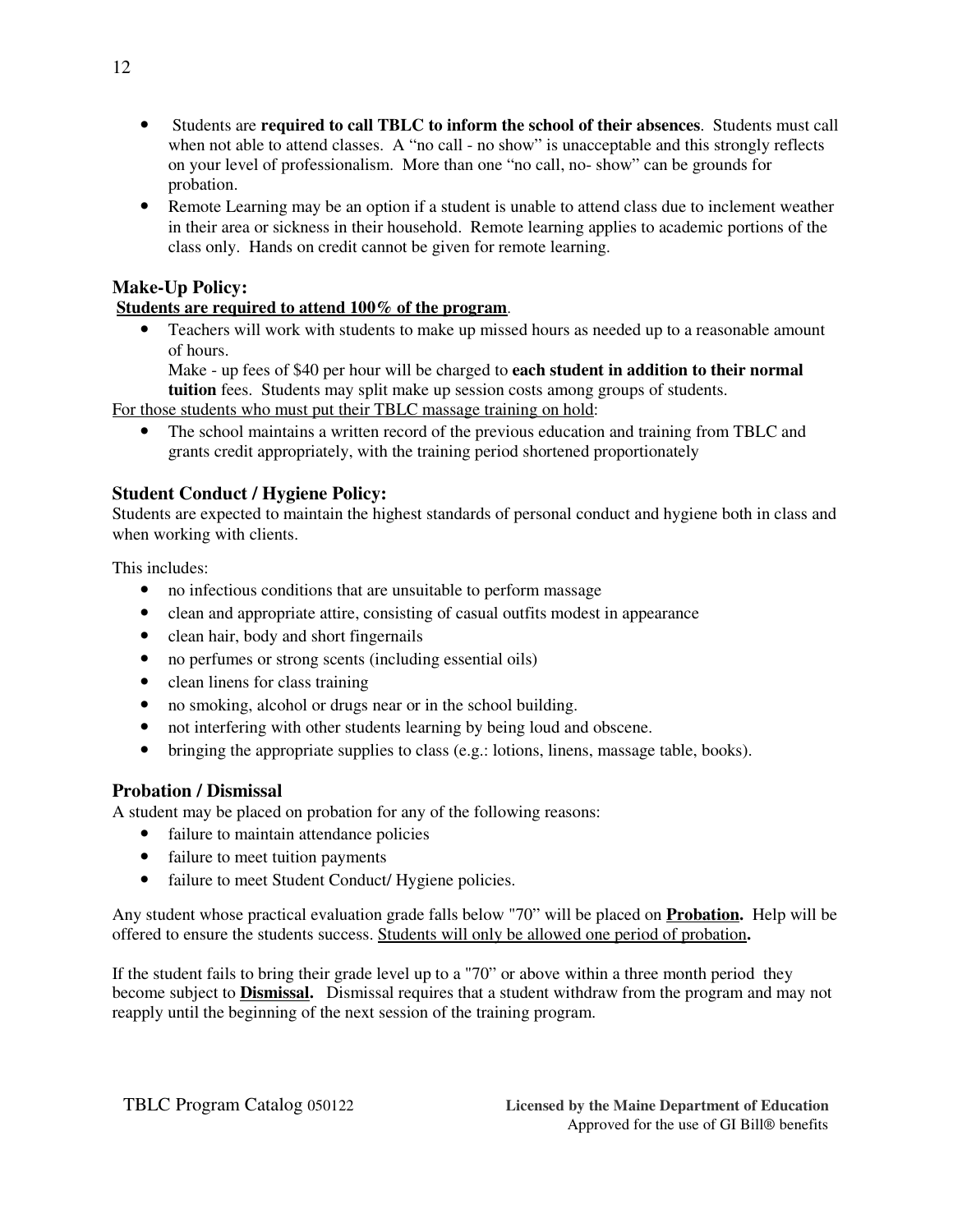The *Therapeutic Bodywork Learning Center* (TBLC) reserves the right to dismiss a student if the student fails to:

- complete her/his probationary requirements
- fails to meet tuition payments
- fails to comply with the Student Conduct/Hygiene policy.

The **dismissed student** will receive a tuition refund, calculated according to any fraction of the program paid for but not completed (at the time of dismissal) minus the application, deposit, enrollment and book fees.

#### **Rescheduling Intensives Policy**

TBLC reserves the right to reschedule intensives in whole or in part due to instructor sickness, poor driving/weather conditions, or lack of class attendance. Students are required to call when unable to come to class. When weather is a concern students can call. When class is rescheduled last minute, students will be notified by phone or text of no class.

#### **Student Complaints**

 Students enrolled in any portion of the *Therapeutic Bodywork Learning Center's* (TBLC) training program which have a grievance or concern should direct them personally or in writing to the owner/director, Suzanne Philp, LMT to find a resolution.

#### **Termination / Dismissal Refund Policy**

Prospective students who withdraw their applications are not entitled to any application fee refund.

Upon enrolling in the *Therapeutic Bodywork Learning Center* (TBLC) the student and TBLC enter into a contractual agreement entitled an **Enrollment Agreement**. This Agreement is a mutually protective and legally binding document between us and assures the conditions and all policies listed throughout this catalog, including the following policies on refunds listed below. A \$100 Enrollment Fee must accompany the Enrollment Agreement to hold your place in class is due.

#### \* **Student Termination of Program Refund**:

- In a case where the student voluntarily withdraws from the program within 3 days of signing the Enrollment Agreement, a full refund of the enrollment fee and any monies applied towards tuition, not including book fees or the application fee will be given.
- If the student should withdraw from the program after the 3 day period in which the Enrollment Agreement was signed, a tuition refund will be calculated and given according to any fraction of the program paid for but not completed minus the application, enrollment and book fees.

**Note for GI Bill recipients only:** In accordance with the requirements of 38 USC 3676, TBLC will also refund any amount in excess of \$10.00 for an application fee and any enrollment fees will also be prorated." ). More information about education benefits offered by VA is available at the official U.S. government website at www.benefits.va.gov/gibill

#### **\* Dismissed Student Refunds:**

The dismissed student will receive a tuition refund within 30 days of the effective date, calculated according to any fraction of the program paid for but not completed at the time of dismissal, minus the application, enrollment, deposit, book fees and any tuition fees for attended classes.